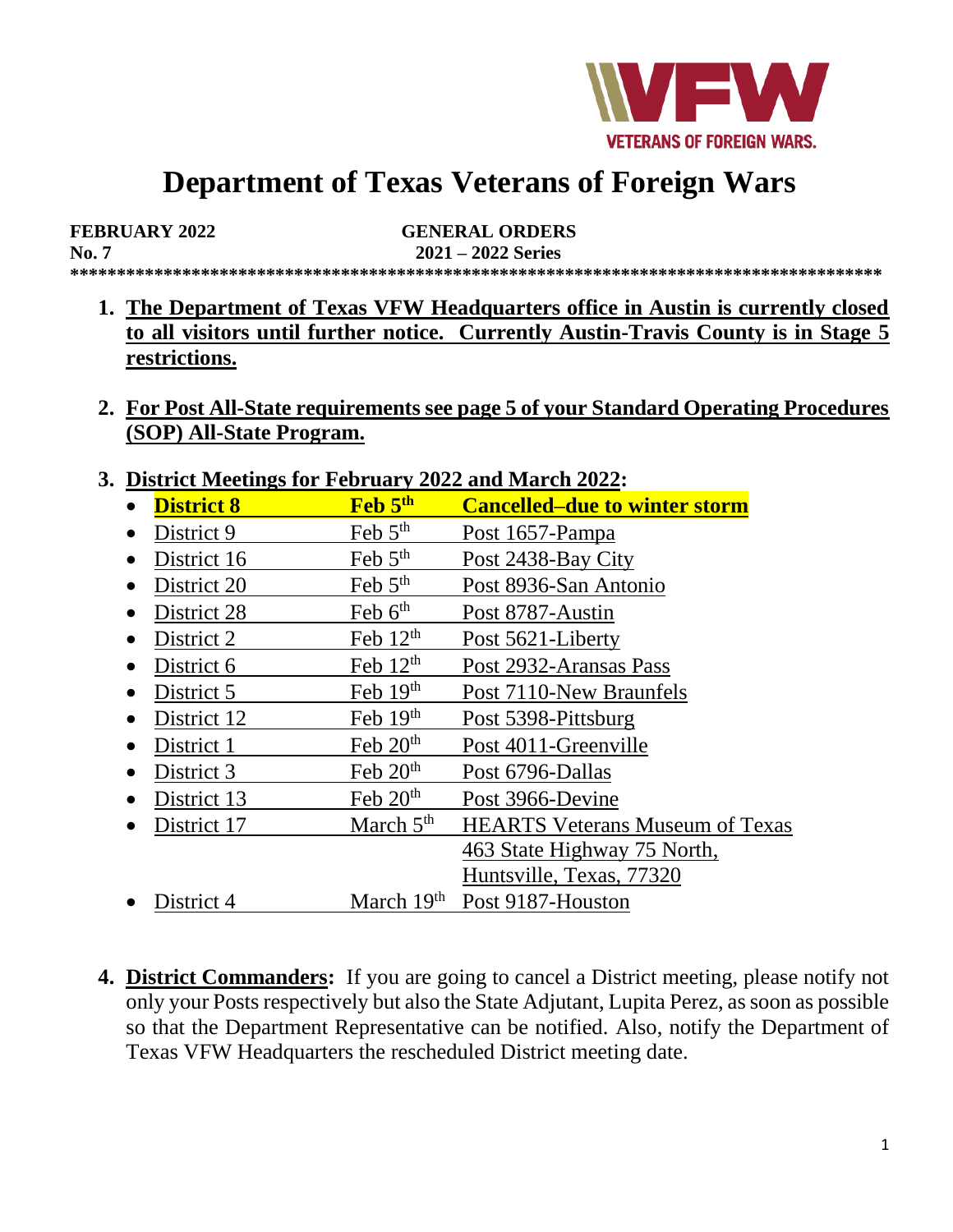# **5. Attention Elected Officers who have not paid membership dues:**

Post and District officers who are elected and fail to pay their membership dues can be automatically removed from office by National Headquarters.

Commanders and Quartermasters need to verify their roster rolls and send notice to ensure that elected officers are not being removed for failure to pay their membership dues.

## **6. Candidates for Department Office 2022-2023:**

State Commander, Lynn Toomer, Post 10429, Benbrook, D-21 State Senior Vice Commander, Larry Sanders, Post 10241, Lytle, D-20 State Junior Vice Commander, Anson Booker, Post 3892, Harker Heights, D-14 State Junior Vice Commander, Andrew Camplen, Post 688, Boerne, D-13 State Junior Vice Commander, Larry Levy, Post 5873, New Boston, D-12 State Junior Vice Commander, Robert Martinez, Jr., Post 2059, Kirby, D-20 State Junior Vice Commander, Jack Mageluzzo, Jr., Post 4403, Port Lavaca, D-24 State Quartermaster, Ben Lowrance, Post 1475, Amarillo, D-9 State Quartermaster, William "Bill" E. Smith, Post 8541, San Antonio, D-20 State Chaplain, Timothy Anderson, Post 3894, Waxahachie, D-30 State Chaplain, Michael "Foy" Day, Post 4692, Bryan, D-17 State Judge Advocate, Keith King, Post 3278, Brownwood, D-8 State Judge Advocate, Larry Velasquez, Post 8932, Corpus Christi, D-6 State Surgeon, Gerard P. "Jerry" Greene, Post 6796, Dallas, D-3 State Surgeon, Randall Johnston, Post 4376, Seven Points, D-30 National Council Member, Inge Conley, Post 12075, Humble, D-4 National Council Member, Keith King, Post 3278, Brownwood, D-8

#### **7. Reminder – Deadline Dates for Veteran Project Participation Reports (VPR's) to be submitted to the Department of Texas VFW Headquarters:**

• **February 25, 2022** – Deadline to receive VPR for Vietnam Peace Accord

## **8. MEMBERSHIP GRANT PROGRAM**

This month, the VFW established a grant program to incentivize Posts to sign up New and Reinstated members! For members signed up since January  $1<sup>st</sup>$ , your Post will receive the amounts noted below:

- New Annual Member \$20.00 • Reinstated Annual Member \$10.00
- New/Reinstated Member, Life Installment \$20.00
- New/Reinstated Member, Life (full)  $$30.00$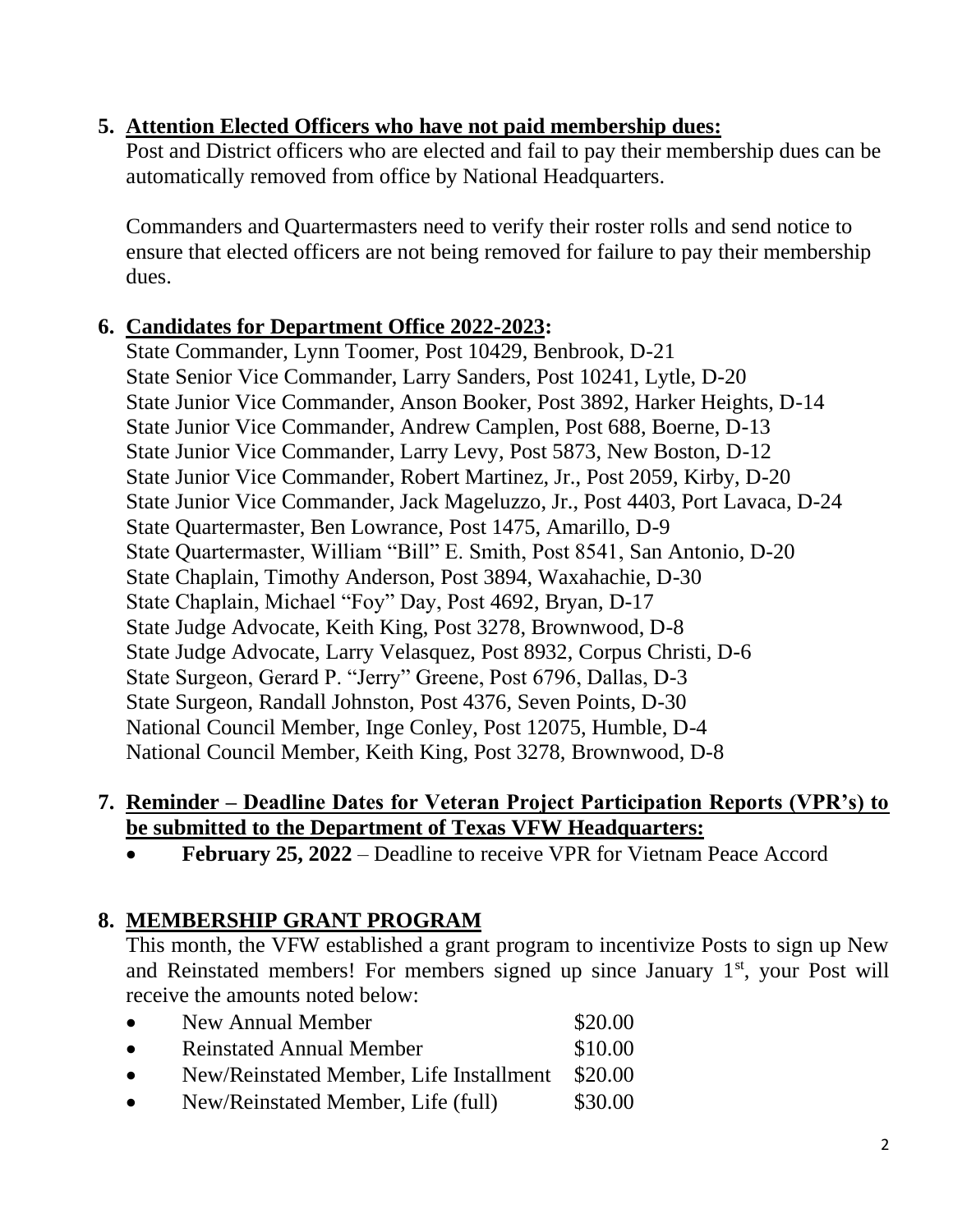**Grants will remain available while funds last. Don't wait until the last minute if you want to take advantage of this program!**

#### *Terms and Conditions Apply:*

*\*Membership dues must be paid in full, including National, Department, and Post per capita amounts.*

*\*"Reinstated" means a member who has been in an Unpaid status for two calendar years.*

 *\*Members submitted before January 1, 2022, are not eligible for this grant program.*

 *\*"New" means a veteran who has never been a member of the VFW before.*

 *\*Members-at-Large are not part of this program.*

#### **9. I am excited to announce that the VFW Post in each Division that shows the greatest growth from February 1, 2022, through March 31, 2022, will receive a Texas Dragoon Sword.**

#### **10.Congratulations to our Patriot's Pen winners for 2021-2022:**

**Karlie A. Barnes**, a 6<sup>th</sup> grader who attends Whitney Middle School in Whitney, Texas, was selected as our 1<sup>st</sup> Place Patriot's Pen winner. She was sponsored by VFW Post 12176 in Whitney, Texas, and District 29. She received a \$1,000.00 cash award sponsored by VFW Post 6873 in Abilene, Texas.

Our 2nd Place Patriot's Pen winner was **Luke M. Leman** of Iola, Texas. Luke was given a \$1,000.00 cash award sponsored by VFW Post 8930 Memorial Scholarship. He was sponsored by Post 4006, Navasota, and District 17.

Our 3rd Place Patriot's Pen winner was **Riley D. Towell**, of Ponder, Texas. She was given a \$500.00 cash award by the Paul Hayslip Memorial Scholarship, Spring Branch VFW Post 8790 in Houston, Texas. She was sponsored by VFW Post 1475 in Amarillo, Texas, and District 9.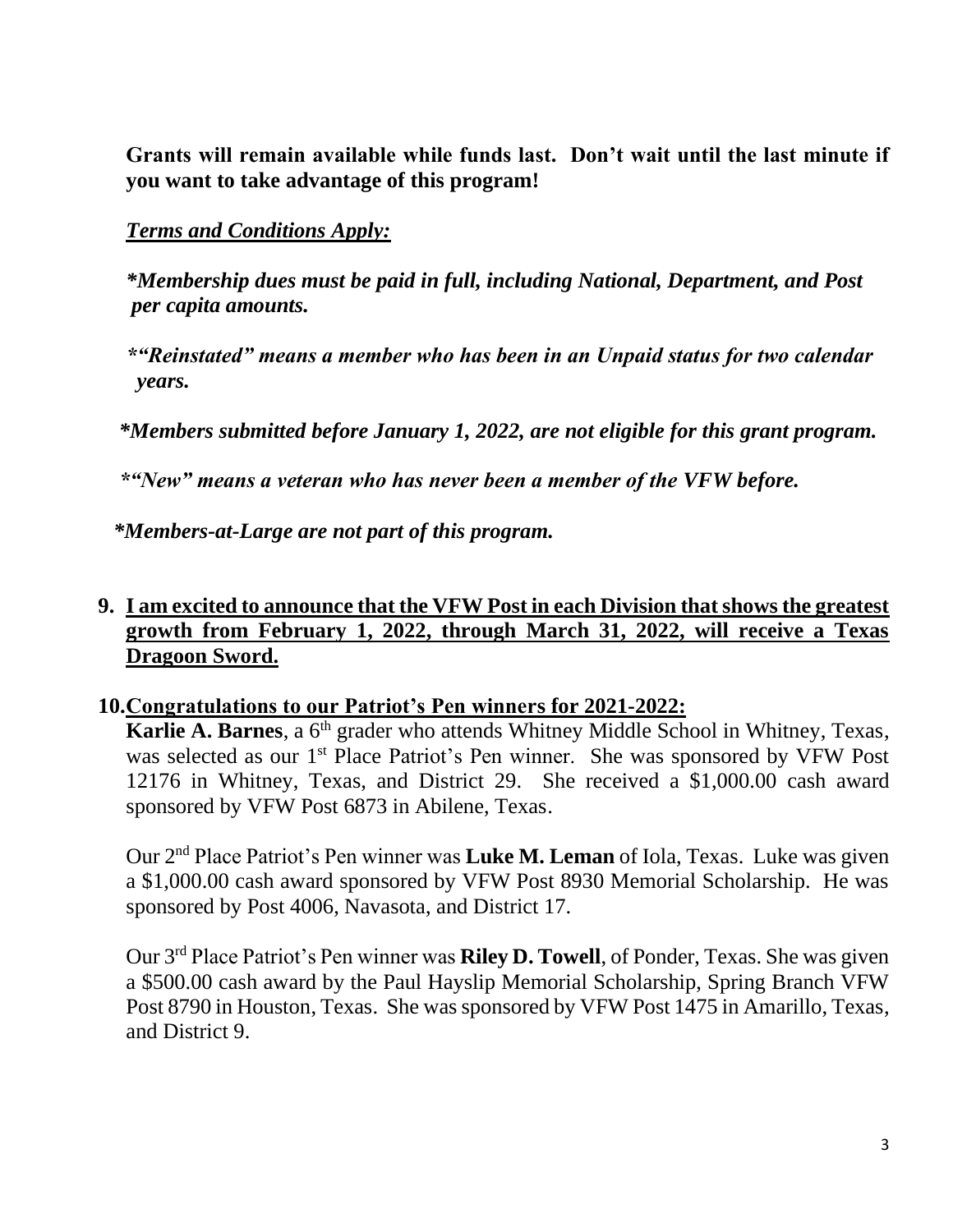Our 4th Place Patriot's Pen winner was **Bayli R. Yousko** of Whitesboro, Texas. She was given a \$500.00 cash award by Adobe Walls VFW Post 1789-Borger Memorial Scholarship. She was sponsored by VFW Post 1922 in Gainesville, Texas, and District 1.

## **11.Congratulations to our Teacher of the Year winners for 2021-2022:**

**Grades K-5 winner,** Melissa Funk who teaches at Waters Elementary School in Lubbock, Texas. She was sponsored by VFW Post 2466 in Lubbock, Texas, and District 9. Melissa was also selected as our Teacher of the Year from the Department of Texas VFW for competition at the National level.

**Grades 6-8 winner,** Dustin B. Lazenby who teaches at Capt. Mark Tyler Voss Middle School in Boerne, Texas. Dustin was sponsored by VFW Post 688 in Boerne, Texas, and District 13.

**Grades 9-12 winner,** Joseph M. Akers who teaches at Beaumont United High School in Beaumont, Texas. Joseph was sponsored by VFW Post 1806 in Beaumont, Texas, and District 2.

**All three Teacher winners received an honorarium in the amount of \$1,000.00 that was sponsored by VFW Post 6970 in Poteet, Texas.**

# **12.Congratulations to our Voice of Democracy student winners for 2021-2022: 1 st Place:**

**Felicity J. Roberts of Southlake, Texas**  Homeschooled  $(12<sup>th</sup>$  Grade) \$10,000.00 V-Sweeps Scholarship Sponsored by Post 10454-Grapevine and District 21

#### **2 nd Place:**

#### **Lillian E. Ross of Beaumont, Texas**

West Brook Senior High School, Beaumont, Texas (12<sup>th</sup> Grade) \$8000.00 Texas VFW Foundation Scholarship Sponsored by Post 1806-Beaumont and District 2

#### **3 rd Place:**

#### **Kylee F. Lookabaugh of Ben Wheeler, Texas**

Martin's Mill High School, Ben Wheeler, Texas (12<sup>th</sup> Grade) \$7,000.00 Department of Texas VFW Scholarship Sponsored by Post 7103-Athens and District 30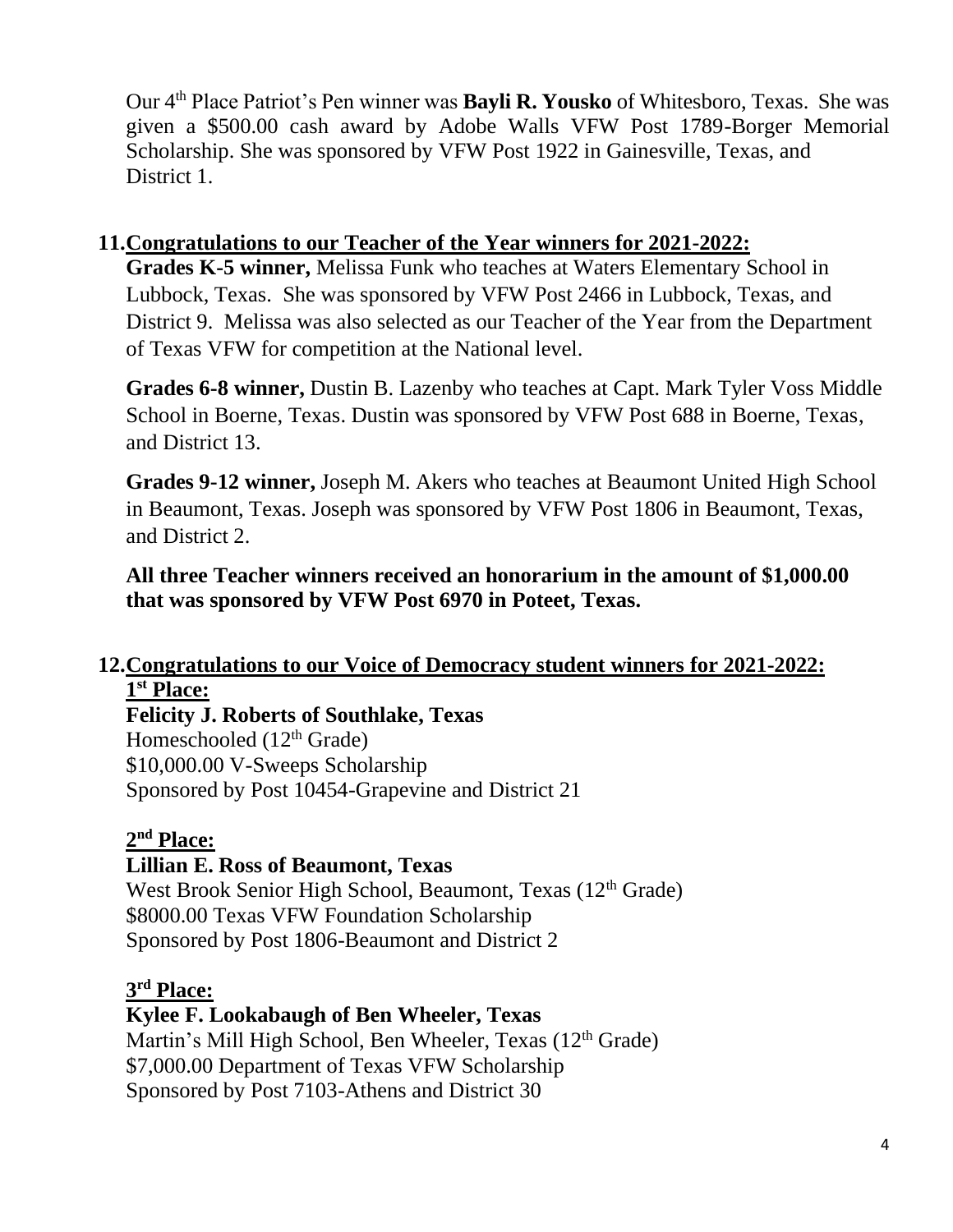# **4 th Place:**

# **Hannah G. Moreno of Breckenridge, Texas**

Moreno Homeschool, Breckenridge, Texas (11<sup>th</sup> Grade) \$6,000.00 Per Stirling Capital Management Scholarship Sponsored by Post 7767-Breckenridge and District 8

# **5 th Place:**

# **Sarah E. Barrow of College Station, Texas**

A&M Consolidated High School, College Station, Texas (12<sup>th</sup> Grade) \$5,000.00 Thomas "Doc" Howard Post 3359-Garland Memorial Scholarship Sponsored by Post 4692-Bryan and District 17

## **6 th Place:**

# **Ashlyn Stevens of Angleton, Texas**

Homeschooled (9<sup>th</sup> Grade) \$5,000.00 District 17 Scholarship Sponsored by Post 8551-Sweeny and District 16

## **7 th Place:**

# **Avica A. Burrill of Corpus Christi, Texas**

Port Aransas High School, Port Aransas, Texas (9<sup>th</sup> Grade) \$5,000.00 VFW Auxiliary Post 8541-San Antonio Scholarship Sponsored by Post 8967-Port Aransas and District 6

## **8 th Place:**

#### **Elizabeth Miri of Cedar Park, Texas**

Homeschooled (10<sup>th</sup> Grade) \$4,500.00 District 4 Scholarship Sponsored by Post 10427-Leander and District 28

#### **9 th Place:**

#### **Cecilia C. Korzekwa of Stockdale, Texas**

Poth High School, Poth, Texas  $(11<sup>th</sup> Grade)$ \$4,000.00 Texas VFW Motorcycle Group Scholarship Sponsored by Post 8855-Poth and District 20

#### **10th Place:**

#### **Jason M. Durr of Atlanta, Texas**

Atlanta High School, Atlanta, Texas (10<sup>th</sup> Grade) \$4,000.00 West Brazos VFW Post 8551-Sweeny and its Auxiliary Scholarship Sponsored by Post 5870-Queen City and District 12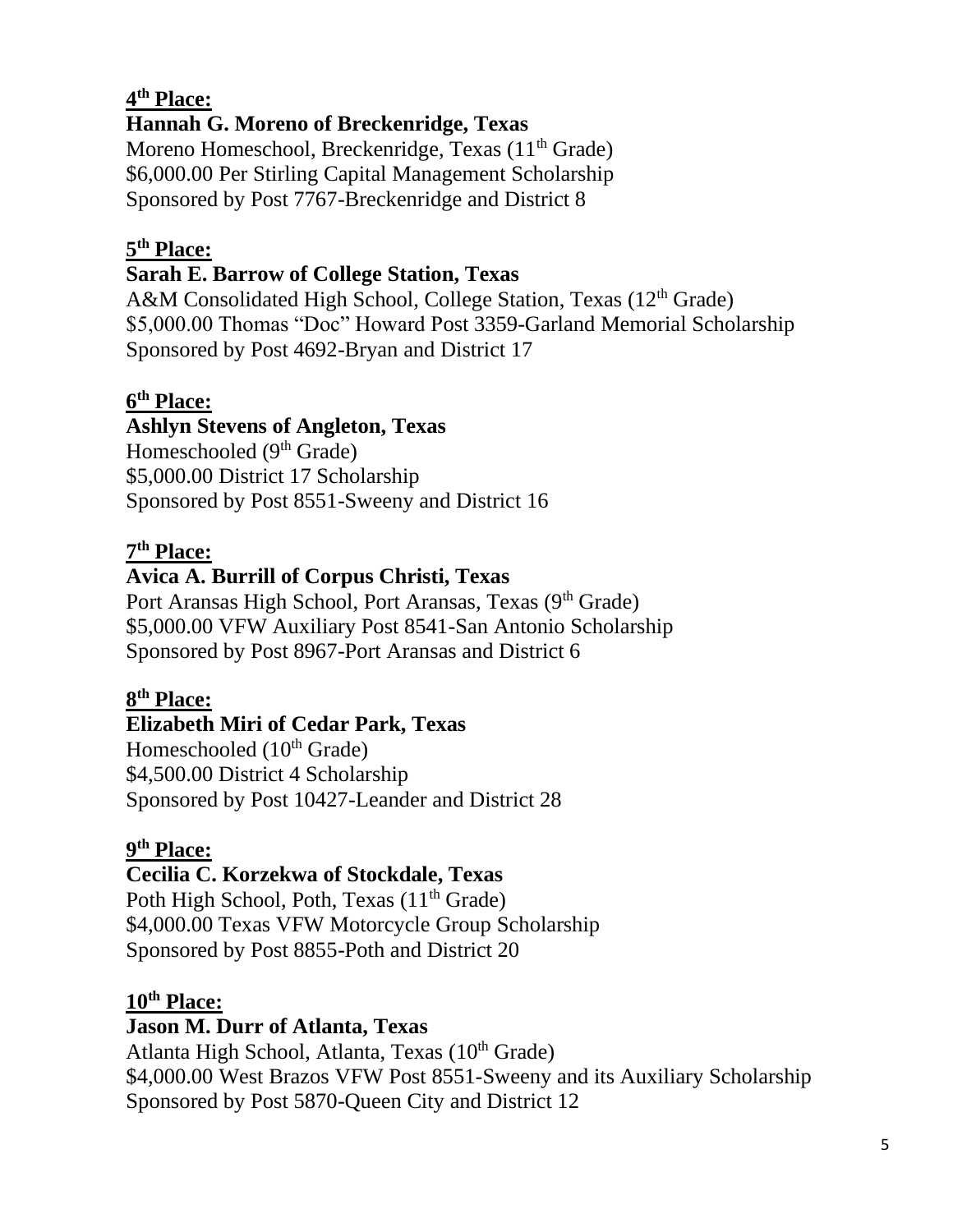# **11th Place:**

## **Riley C. Hagdorn of Devine, Texas**

Devine High School, Devine, Texas (12<sup>th</sup> Grade) \$3,500.00 Adobe Walls VFW Post 1789-Borger Scholarship Sponsored by Post 3966-Devine and District 13

## **12th Place:**

## **Chloe M. Gilland of Fort Hood, Texas**

Killeen High School, Killeen, Texas  $(11<sup>th</sup> Grade)$ \$3,500.00 VFW Post 6873-Abilene Scholarship Sponsored by Post 4008-Belton and District 14

## **13th Place:**

# **Kylee B. Ryeczyk of Sherman, Texas**

Texoma Christian School, Sherman, Texas (12<sup>th</sup> Grade) \$3,000.00 Camp Bowie Post 708 and Auxiliary Scholarship Sponsored by Post 2772-Sherman and District 1

## **14th Place:**

## **Preston R. Ellis of Humble, Texas**

Atascocita High School, Humble, Texas (12<sup>th</sup> Grade) \$3,000.00 Stewart-Wendell VFW Post 3904 Scholarship Sponsored by Post 12075-Humble and District 4

## **15th Place:**

# **Wesley A. Alberts of Tyler, Texas**

Alberts Academy, Tyler, Texas (9<sup>th</sup> Grade) \$2,000.00 RVOS Scholarship Sponsored by Post 3984-Jacksonville and District 19

## **State Finalists each earning a \$1,000.00 scholarship (in no particular order):**

## **Madison O. Conerly of DeSoto, Texas**

The Hockaday School-Dallas, Texas  $(12<sup>th</sup>$  Grade) \$1,000.00 USAF Chief Master Sgt. Amos Hastings Scholarship Sponsored by Post 1406-Dallas and District 3

## **Mikayla M. Lively of Spring Branch, Texas**

Smithson Valley High School-Spring Branch, Texas (12<sup>th</sup> Grade) \$1,000.00 Humana Scholarship Sponsored by Post 8800-Startzville and District 5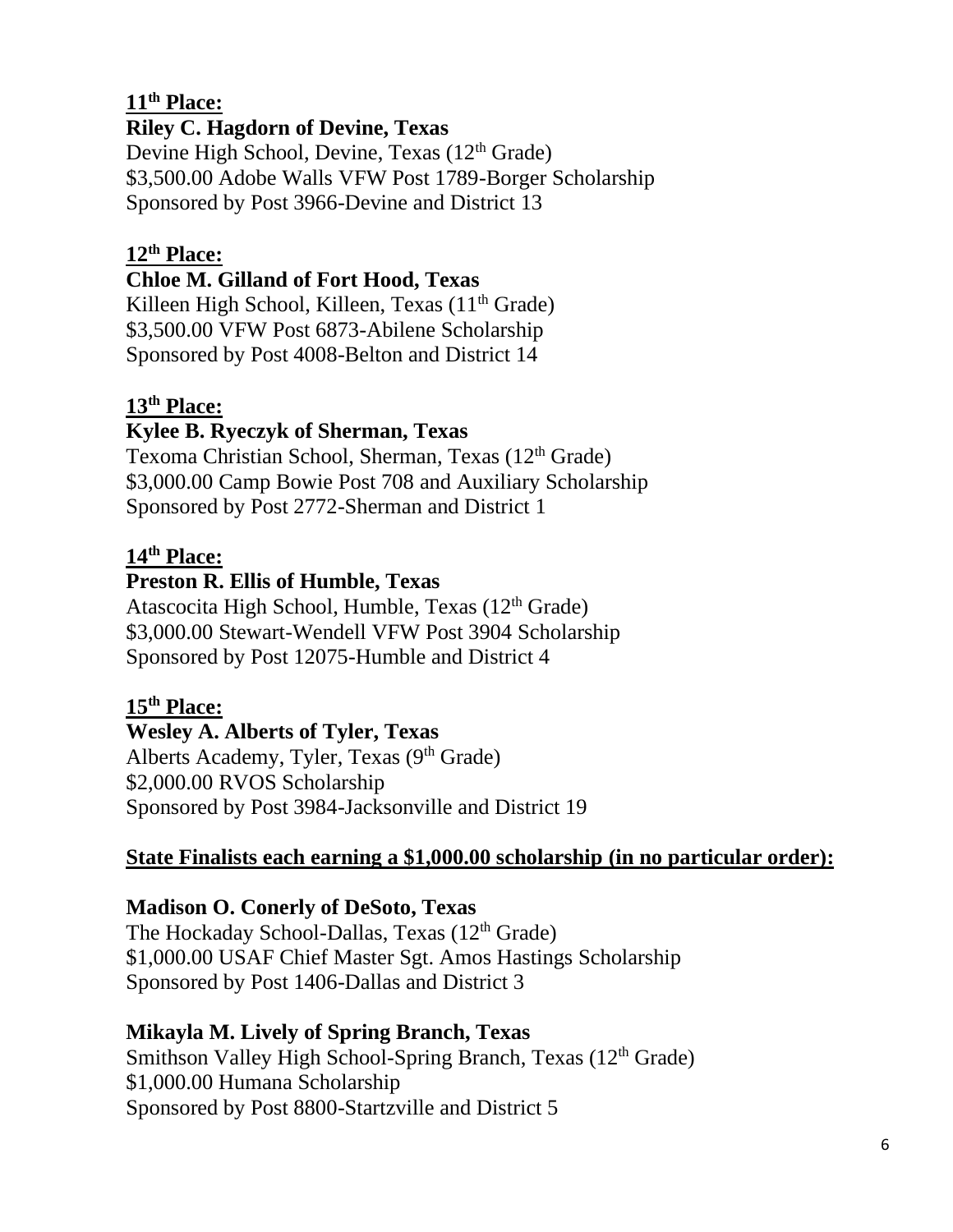## **Kayelyn B. Skorick of Lubbock, Texas**

Roosevelt High School-Lubbock, Texas (10<sup>th</sup> Grade) \$1,000.00 VFW Auxiliary, Department of Texas, District 16 Scholarship Sponsored by Post 2466-Lubbock and District 9

#### **Aleah C. Ortiz of El Paso, Texas**

Ortiz Academy, El Paso, Texas  $(11<sup>th</sup> Grade)$ \$1,000.00 Sidney Pierce VFW Post 4476-Taylor Scholarship Sponsored by Post 9173-El Paso and District 10

#### **Kalynn J. Walker of Penitas, Texas**

La Joya Early College-La Joya, Texas  $(9<sup>th</sup> Grade)$ \$1,000.00 Dallas-Love Field VFW Post 7471 Memorial Scholarship Sponsored by Post 3895-La Joya and District 18

#### **Jacob K. Wachsmuth of Shiner, Texas**

Shiner Catholic School, Shiner, Texas  $(11<sup>th</sup>$  Grade) \$1,000.00 Paul Hayslip Memorial Scholarship, Spring Branch VFW Post 8790 Sponsored by Post 6209-Shiner and District 24

#### **Alexis N. Rudd of Midland, Texas**

Legacy Senior High School-Midland, Texas (12<sup>th</sup> Grade) \$1,000.00 VFW Post 10428, Kingsland, and Auxiliary Scholarship Sponsored by Post 7208-Midland and District 25

#### **Benjamin L. Edmiston of Clifton, Texas**

Clifton High School, Clifton, Texas  $(9<sup>th</sup> Grade)$ \$1,000.00 VFW Post 9213, McQueeny Scholarship Sponsored by Post 8553-Clifton and District 29

#### **13.State Commander Macey's Homecoming**:

The State Commander's Homecoming will be held in Porter, Texas, on March 24-26, 2022. Click on link: <https://www.texasvfw.org/2022-state-commander-s-homecoming> Registration is now open with registration fee of \$40.00 per person. Deadline to register is March 15, 2022. Golf Tournament form is also available.